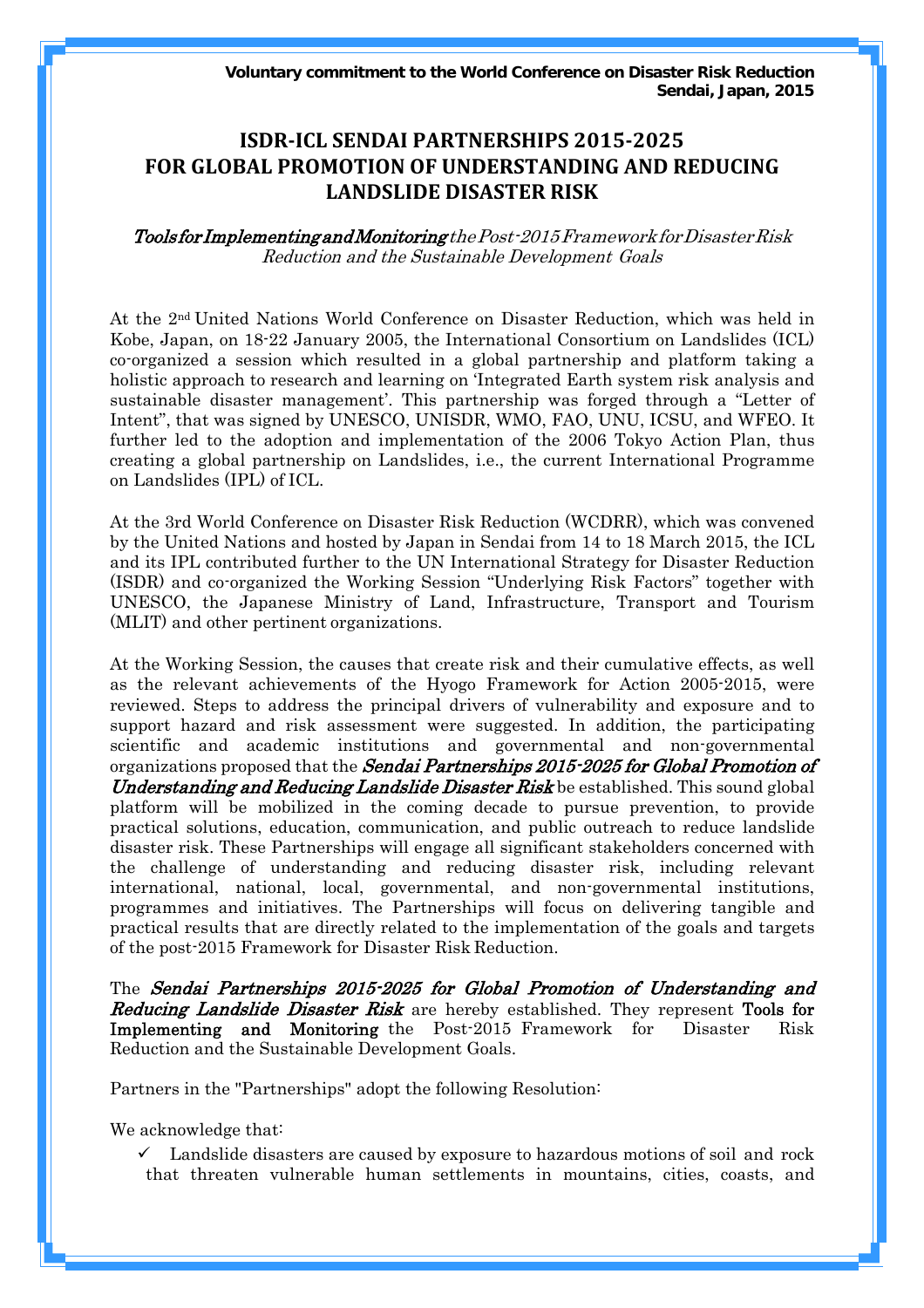islands.

- Climate change will intensify the risk of landslides in some landslide prone areas through an increase in the frequency and/or magnitude of heavy rainfall, and shifts in the location and periodicity of heavy rainfall.
- Developments in mountains and coastal areas, including construction of roads and railways and expansion of urban areas due to population shifts, increase exposure to hazards of landslides.
- Although they are not frequent, strong earthquakes have potential to trigger rapid and long runout landslides and liquefaction. Earthquake-induced coastal or submarine large-scale landslides or megaslides (with depths on the order of hundreds of meters to one thousand meters) in the ocean floor can trigger large tsunami waves. These hazardous motions of soil and water impacting on exposed and vulnerable population can result into very damaging effects.
- The combined effects of triggering factors, including rainfall, earthquakes, and volcanic eruptions, can lead to greater impacts through disastrous landslides such as lahars, debris flows, rock falls, and megaslides.
- Understanding landslide disaster risk requires a multi-hazard approach and a focus on social and institutional vulnerability. The study of social and institutional as well as physical vulnerability is needed to assess the extent and magnitude of landslide disasters and to guide formulation of effective policy responses.
- Human intervention can make a greater impact on exposure and vulnerability through, among other factors, land use and urban planning, building codes, risk assessments, early warning systems, legal and policy development, integrated research, insurance, and, above all, substantive educational and awareness-raising efforts by relevant stakeholders.
- The understanding of landslide disaster risk, including risk identification, vulnerability assessment, time prediction, and disaster assessment, using the most up-to-date and advanced knowledge, is a challenging task. The effectiveness of landslide disaster risk reduction measures depends on scientific and technological developments for understanding disaster risk (natural hazards or events and social vulnerability), political "buy-in", and on increased public awareness and education.
- At a higher level, social and financial investment is vital for understanding and reducing landslide disaster risk, in particular social and institutional vulnerability through coordination of policies, planning, research, capacity development, and the production of publications and tools that are accessible, available free of charge and are easy to use for everyone in both developing and developed countries.
- We agree on the following initial fields of cooperation in research and capacity building, coupled with social and financial investment:
- Development of people-centered early warning technology for landslides with increased precision and reliable prediction both in time and location, especially in a changing climate context.
- $\checkmark$  Development of hazard and vulnerability mapping, vulnerability and risk assessment with increased precision, and reliability as part of multi-hazard risk identification and management.
- Development of improved technologies for monitoring, testing, analyzing, simulating, and effective early warning for landslides.
- Development of international teaching tools that are always updated and may be used free of charge by national and local leaders and practitioners, in developed and developing countries through the Sendai Partnerships 2015-2025.
- Open communication with society through integrated research, capacity building, knowledge transfer, awareness-raising, training, and educational activities to enable societies to develop effective policies and strategies for reducing landslide disaster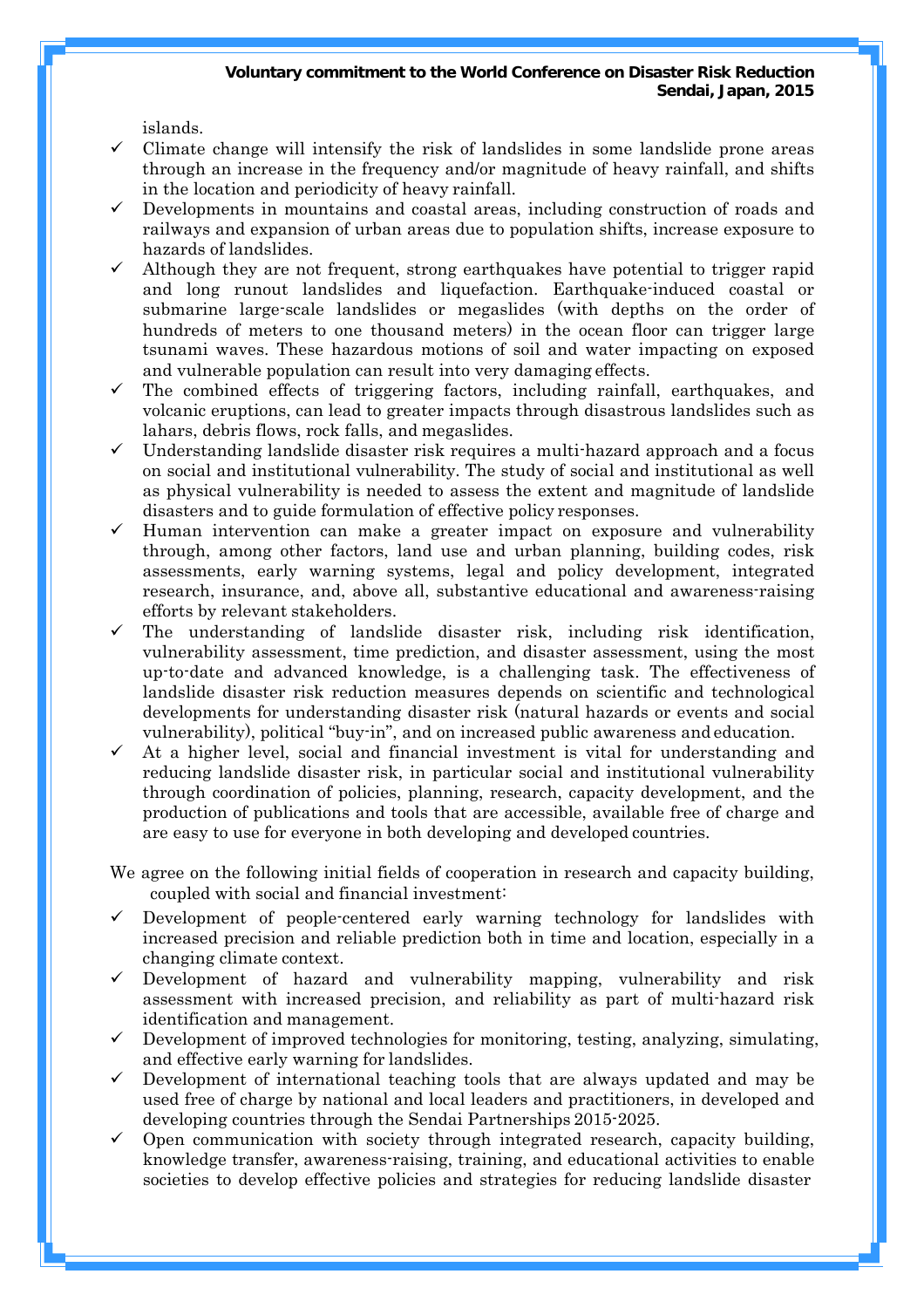risk, to strengthen their capacities for preventing hazards to develop into major disasters, and to enhance the effectiveness and efficiency of relief programs.

 Development of new initiatives to study research frontiers in understanding landslide disaster risk, such as the effect of climate change on large-scale landslides and debris flows, the effective prediction of localized rainfall to provide earlier warning and evacuation especially in developing countries, the mechanism and dynamics of submarine landslides during earthquakes that may cause or enhance tsunamis, and geotechnical studies of catastrophic megaslides for prediction and hazard assessment.

We further agree to advocate that activities should be balanced at regional, national, and community levels in order to empower and engage more professionals, practitioners and decision-makers in formulating policies and establishing programmes for the benefit of disaster risk reduction efforts.

We further agree that progress made in the contribution of the **Sendai Partnerships** 2015-2025 for Global Promotion of Understanding and Reducing Landslide Disaster Risk toward the implementation of the Post-2015 Framework for Disaster Risk Reduction will be reported and emerging challenges will be discussed every two years at the Global Platform for Disaster Risk Reduction in Geneva.

### A Call for joining the Partnerships

Competent global, regional, national, and local institutions participating in the 3rd WCDRR and in the implementation of the Post-2015 Framework for Disaster Risk Reduction are invited to support this initiative by joining and signing these Partnerships through participation in clearly defined projects related to the issues and objectives of these Partnerships. The potential partners are requested to be in contact with the secretariat of the host organization.

### Host Organization and Secretariat

The International Consortium on Landslides (ICL) hosts the Sendai Partnerships 2015- 2025 as a voluntary commitment to the United Nations World Conference on Disaster Risk Reduction, Sendai, Japan. The ICL Secretariat in Kyoto, Japan, serves as the Secretariat of the Sendai Partnerships.

### Signatories:

i Sasa

Mr. Kyoji Sassa Executive Director International Consortium on Landslides Host organization of the Partnerships

Mayneta

Ms. Margareta Wahlström Special Representative of the UN Secretary-General for Disaster Risk Reduction Chief of UNISDR

Date Date Date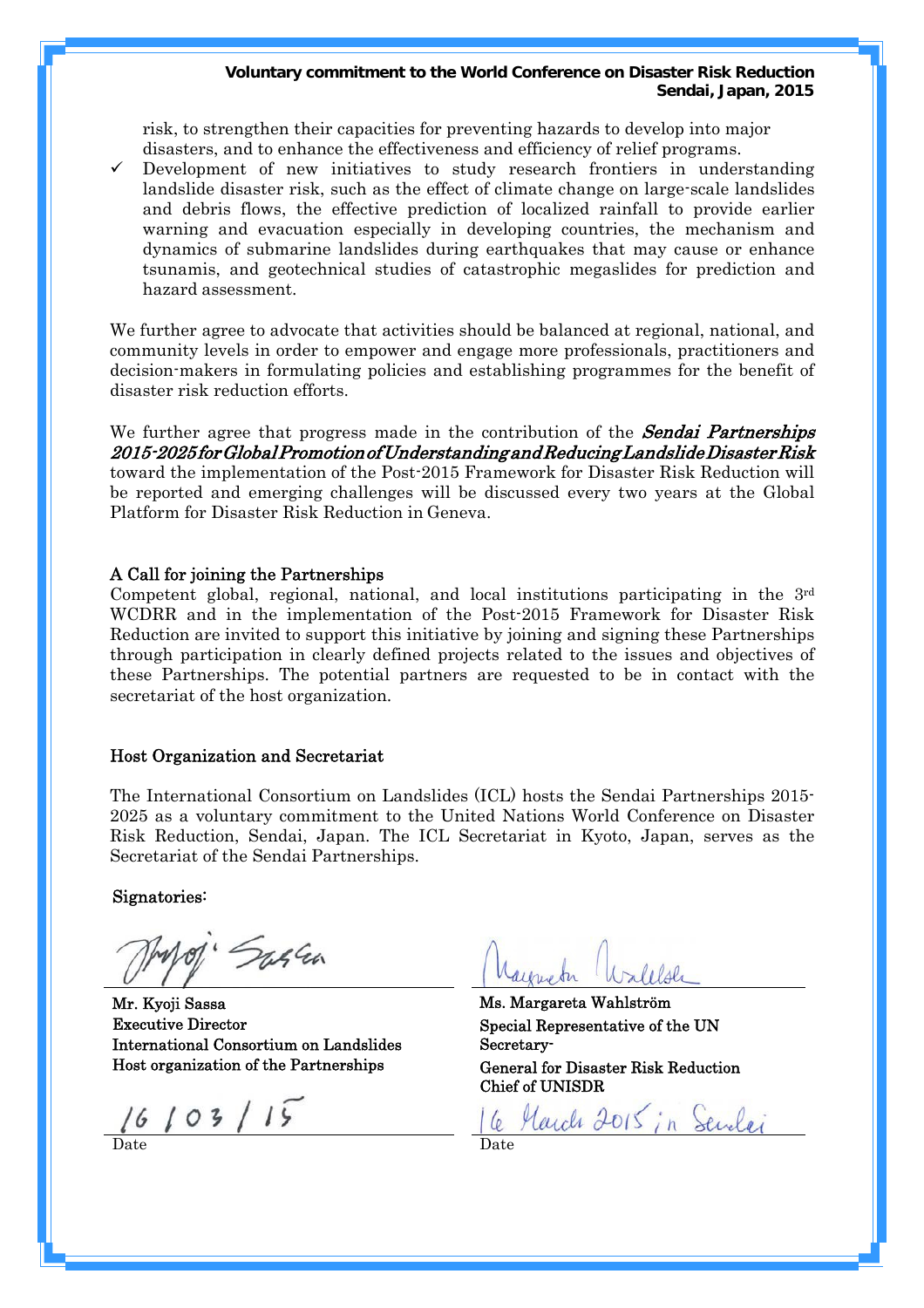Mr. Qunli Han Director Division of Ecological and Earth Sciences United Nations Educational, Scientific and Cultural Organization

 $16$  March  $2015$   $16$ 

Mr. Kazuhiko Takeuchi Senior Vice-Rector United Nations University

 $\frac{16}{\text{Date}}$  March 2015  $\frac{18}{\text{Date}}$ 

smokean

Mr. Gordon McBean President International Council for Science

16/03/2015



Mr. Roland Oberhänsli President International Union of Geological Sciences

 $16/03/2015$ Date Date Date



Mr. Dominique Burgeon **Resilience Coordinator,** Director Emergency and Rehabilitation Division Food and Agriculture Organization of the United Nations

16 March 2015

Mr. Petteri Taalas Secretary-General World Meteorological Organization

 $15.4.16$ 

Joshimilsu Kondu

Mr. Toshimitsu Komatsu Vice President World Federation of Engineering Organizations

Date Date

Jonail Fadely

Mr. Alik Ismail-Zadeh Secretary-General International Union of Geodesy and Geophysics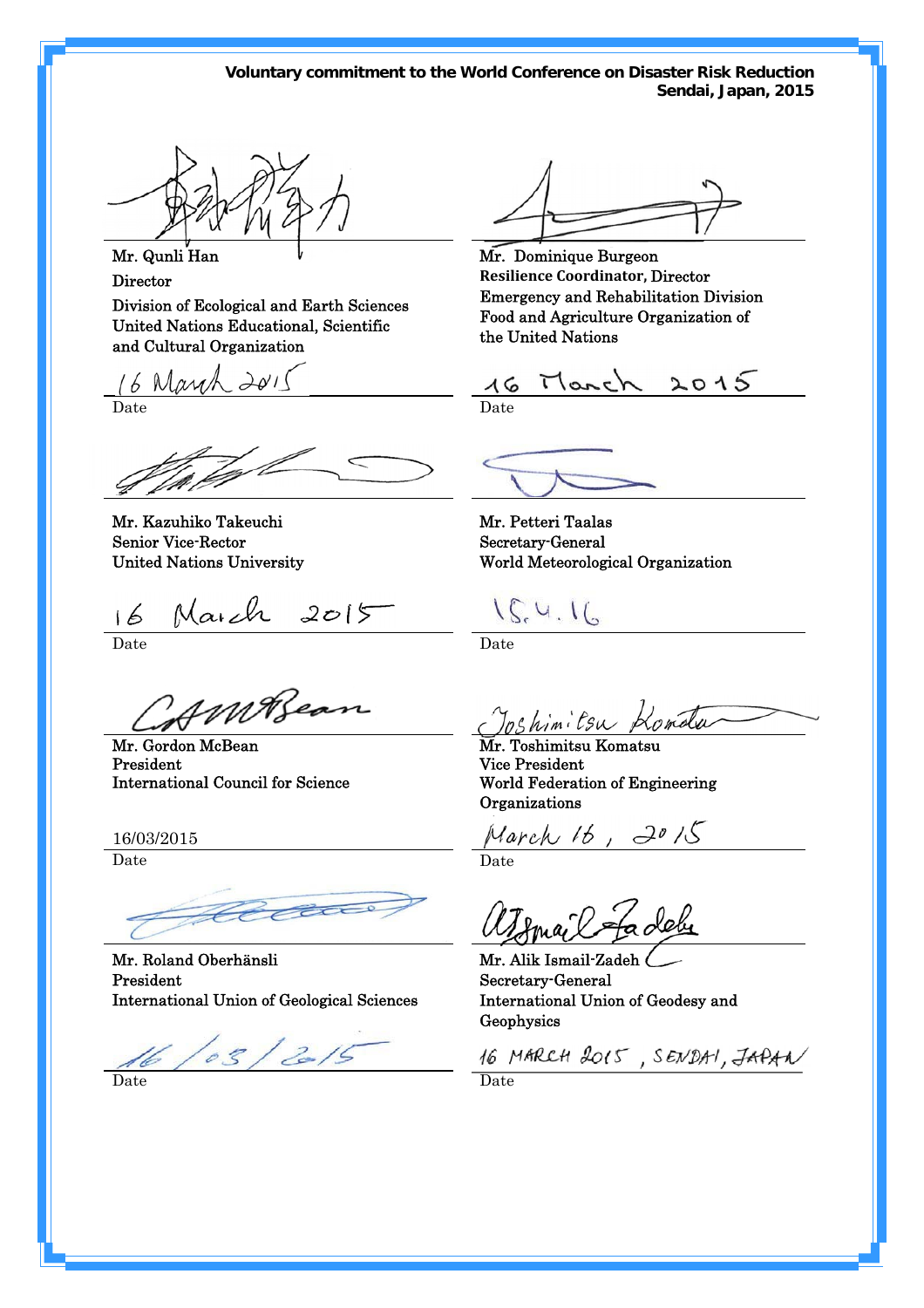ravelare

Mr. Kaoru Saito **Director** Disaster Preparedness and International Cooperation Division Disaster Management Bureau Cabinet Office, Government of Japan

16/03/2015

Date Date

lakashi Chish

Mr. Takashi Onishi President Science Council of Japan

March 16, 2015

Mr. Prefetto Franco Gabrielli Head National Civil Protection Department Italian Presidency of the Council of Ministers Government of Italy

 $\left(\begin{array}{ccc} 0.03.00 \end{array}\right)$  Date

femmann

Mr. Walter Ammann President/CEO Global Risk Forum GRF Davos

16 March 2015

Date Date Date

idenki<sup>1</sup> cruyoma

Mr. Hideaki Maruyama **Director** Office for Disaster Reduction Research Minstry of Education, Culture, Sports, Science and Technology, Japan

clara.

Ms.Kayo Inaba Executive Vice President for Gender Equality, International Affairs, and Public Relations Kyoto University

 $16.03.15$ 

 $Mr$ . Jadran Perinic  $-a$ Director General National Protection and Rescue Directorate Republic of Croatia

16.03.2015

Luca Demicheli Secretary General of EuroGeoSurveys

 $31/06/14$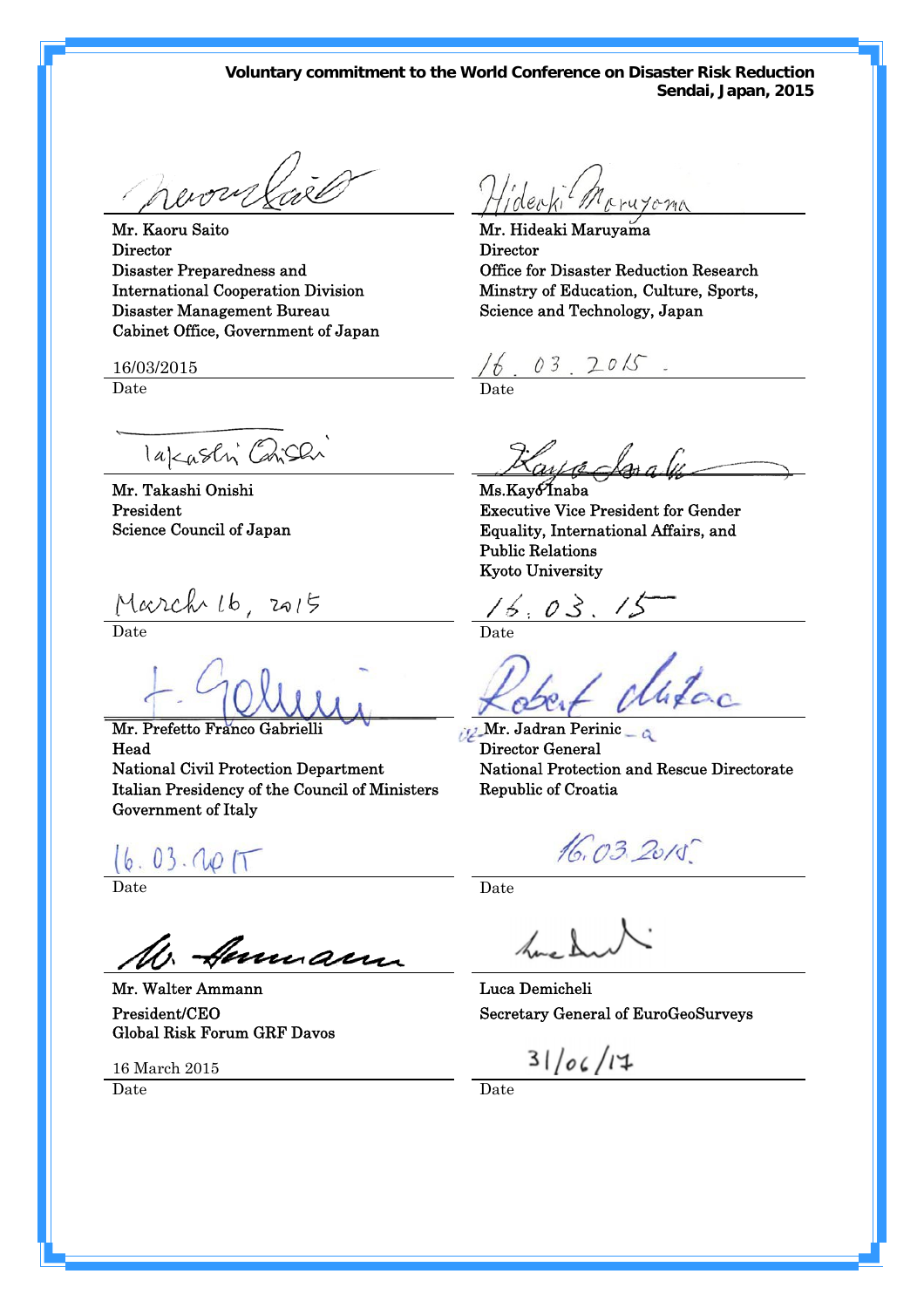Signatory 孙

Rudi Phadmanto Deputy Minister the Indonesian National agency for Disaster Management

May 201  $31$ 

Darko But

Disaster Relief (URSZR)

osser.

Shuaib Lwasa Chair of the Science Committee of the Integrated Research on Disaster Reduction (IRDR)

 $2017$ May

Date Date

Nguyen Linh Ngoc Deputy Minister, Ministry of Natural Resources and Environment the Socialist Republic of Vietnam

31 May 2017

Director General of the Administration of the Republic of Slovenia for Civil Protection and

Date Date Date

31 May 2017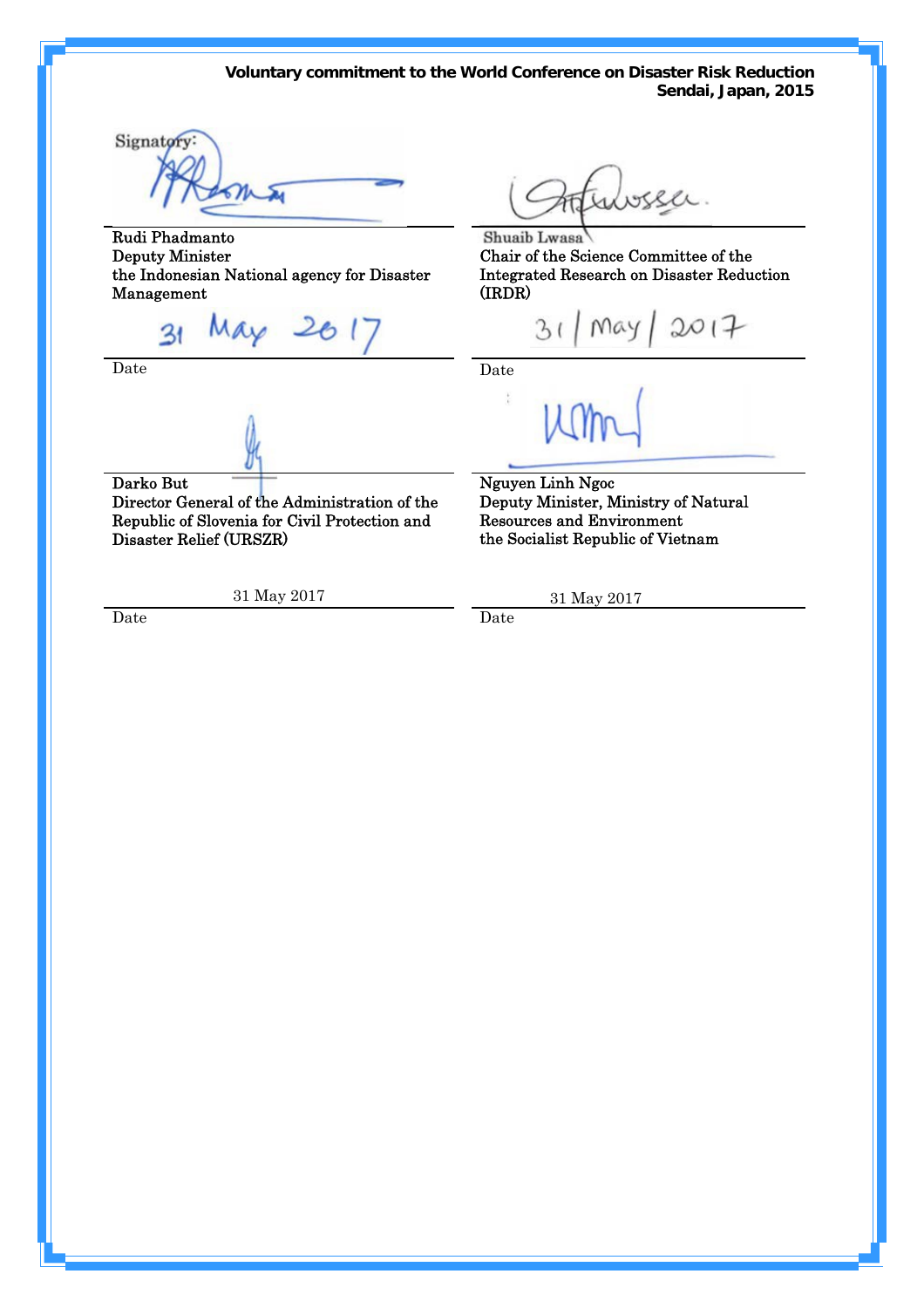## **ANNEX to the ISDR‐ICL SENDAI PARTNERSHIPS 2015‐2025**

ICL member organizations (registered on 06 December 2017)

- 1. Albanian Geological Survey, ALBANIA
- 2. The Geotechnical Society of Bosnia and Herzegovina, BOSNIA AND HERZEGOVINA
- 3. Geological Survey of Canada, CANADA
- 4. University of Alberta, CANADA
- 5. China Geological Survey, CHINA P.R.
- 6. Institute of Cold Regions Science and Engineering, Northeast Forestry University, CHINA P.R.
- 7. Institute of Mountain Hazards and Environment, Chinese Academy of Sciences, CHINA P.R.
- 8. Nanjing Institute of Geography and Limnology, Chinese Academy of Sciences, CHINA P.R.
- 9. Tongji University, CHINA P.R.
- 10. Universidad Nacional de Colombia, COLOMBIA
- 11. Croatian Landslide Group from University of Rijeka and University of Zagreb, CROATIA
- 12. City of Zagreb, Emergency Management Office, CROATIA
- 13. Charles University, Faculty of Science, CZECH REPUBLIC
- 14. Institute of Rock Structure and Mechanics, Czech Academy of Sciences, Department of Engineering Geology, CZECH REPUBLIC
- 15. Joint Research Centre (JRC), EUROPEAN COMMISSION
- 16. Cairo University, EGYPT
- 17. Technische Universitat Darmstadt, Institute and Laboratory of Geotechnics, GERMANY
- 18. Department of Geology of National Environmental Agency of Georgia, GEORGIA
- 19. Instituto Hondureño de Ciencias de la Tierra, IHCIT /Universidad Nacional Autónoma de Honduras UNAH, HONDURAS
- 20. National Institute of Disaster Management, New Delhi, INDIA
- 21. Amrita Vishwa Vidyapeetham, Amrita University, INDIA
- 22. Gadjah Mada University-Center for Disaster Mitigation and Technological Innovation, INDONESIA
- 23. Parahyangan Catholic University, INDONESIA
- 24. Research Center for Geotechnology, Indonesian Institute of Sciences, INDONESIA
- 25. Building & Housing Research Center, IRAN
- 26. University of Firenze, Earth Sciences Department, ITALY
- 27. ISPRA-Italian Institute for Environmental Protection and Research, ITALY
- 28. University of Calabria, Laboratory of Environmental Cartography and Hydraulic and Geological Modeling, ITALY
- 29. Istituto di Ricerca per la Protezione Idrogeologica (IRPI), of the Italian National Research Council (CNR), ITALY
- 30. DIA Università degli Studi di Parma, ITALY
- 31. Kyoto University, Disaster Prevention Research Institute, JAPAN
- 32. Forestry and Forest Product Research Institute, JAPAN